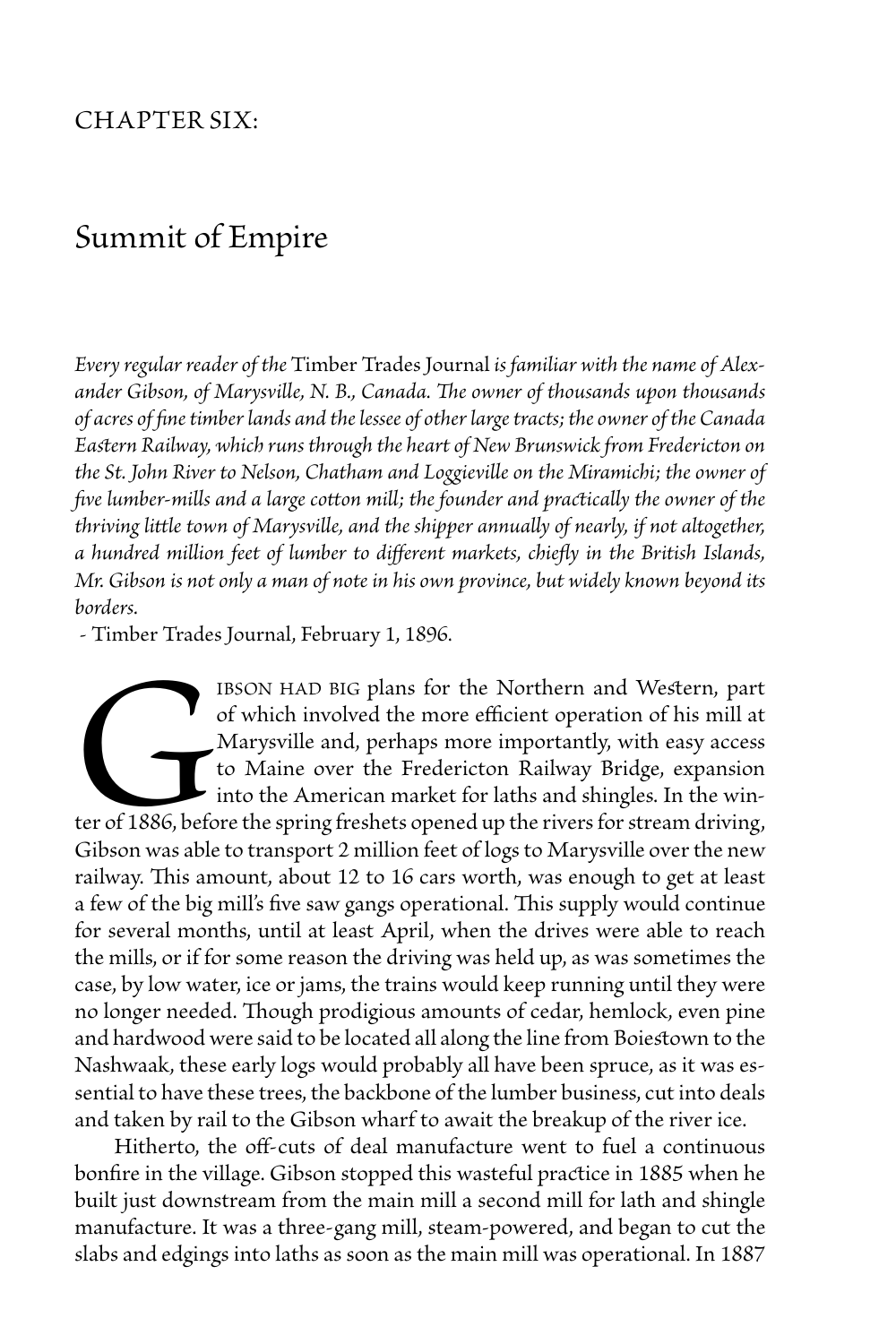it was reported that from June to October the lath mill employed 45 men and cut an average of 120,000 laths a day. When the water was high and the main mill was cutting at full speed, these laths, taken by rail car to the Gibson wharf, were being turned out so fast that it was difficult to get enough vessels to carry them away. There was an additional savings with the lath mill; its own edgings were used largely in the village as firewood and also, along with a good proportion of the sawdust, to fuel the cotton mill furnaces.

 In the fall, when the main cut of spruce was finished, the lath machines were moved out and shingle machines put in their place. The shingle mill would run until spring, using a few hundred thousand feet of logs that had come down in the spring drive and a few hundred thousand more that would come down by rail over the winter.

 In the summer of 1888, a *Gleaner* representative toured the Marysville lumber mills and provided a statistical and interestingly anecdotal account of the extent of milling operations at the Marysville site. The main mill, equipped with five gangs and gang-edgers, at low water cut 30,000 feet of spruce per hour, or 300,000 feet per day. A lay analogy was provided: if the logs cut in a single day were trees with branches, and were lined up 10 feet apart, so that the branches just touched, they would form a line extending from Marysville to Saint John, around Partridge Island and back again to the mainland. In one month's sawing they would make a row reaching from Marysville to California or, lined up end to end, to London. The deal placed end to end would make a bridge to Constantinople and back, "while the trees sawn in a season would form an avenue round the world."

 To keep pace with deal manufacture, the lath mill needed to cut 41 thousand laths on each of its three machines per day. With a good head of water on the main mill and a fast supply of slabs, it could run 45,000 laths per machine and had done 273,000 each in a week. Readers not *au courant* in the lath business would please place the laths thus manufactured on a wall, and would find that a week's work would cover 10 square miles or 64 one-hundred acre farms; in 6 years all of York County, and in 60 years the entire province of New Brunswick could be made ready for the plasterers.

The shingle mill, steam-powered and employing 52 men on four Dunbar machines, manufactured in Fredericton by McFarlane, Thompson and Anderson, averaged 13,000 shingles a day per machine but one topped out at 20,000 in 9.5 hours. At an average of 17,000 per day per machine or 68,000 per day for the mill, bundled and placed one on top of the other, this number of shingles would form a column 300 feet high, with the year's output reaching 21 miles or 7 times the height of the Rocky Mountains.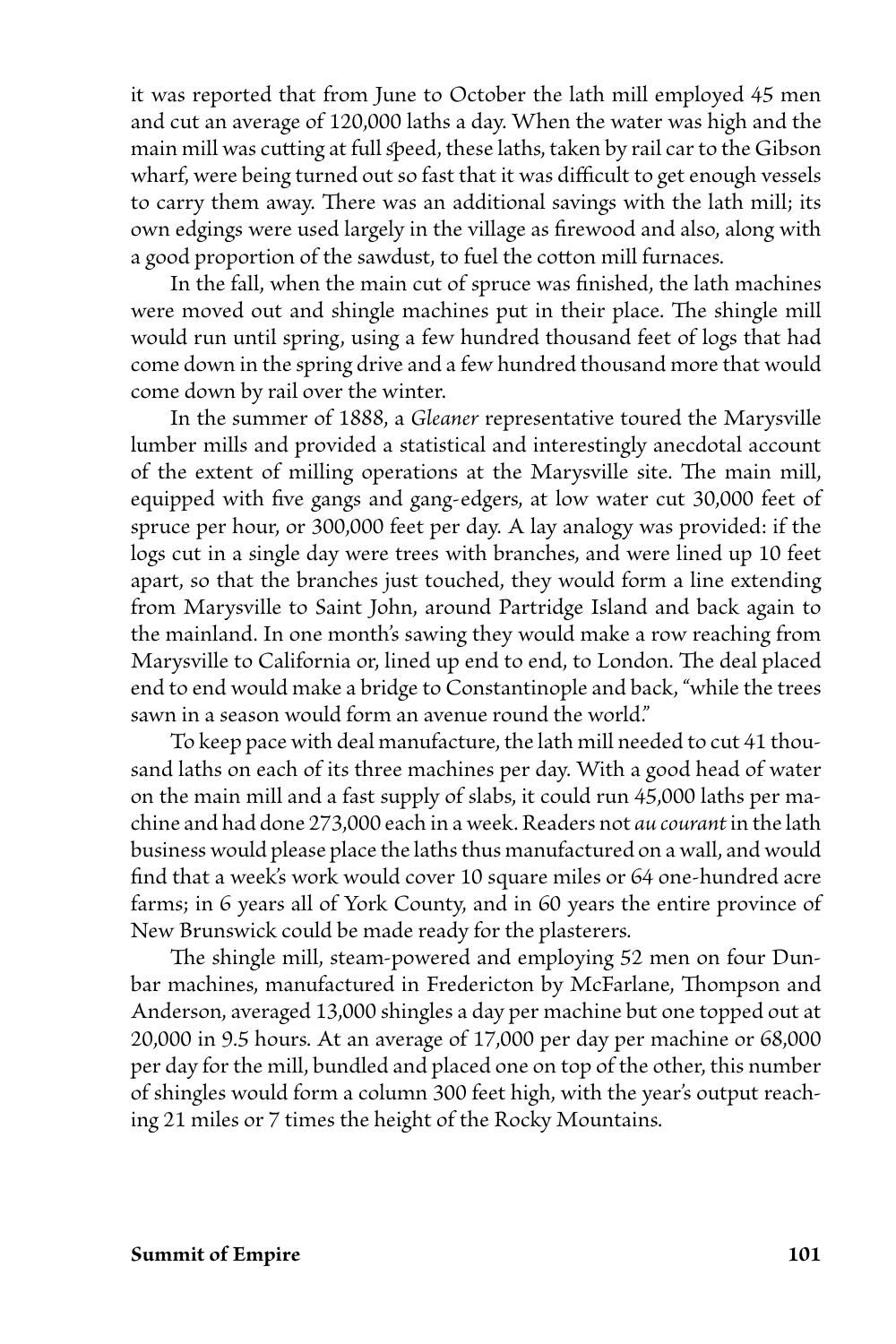WITH HIS LUMBER business, cotton mill, railway to Chatham and railway bridge all operating simultaneously, Gibson evidently felt the need for greater operating capital. In July, 1889, he formed a new company, Alexander Gibson and Sons Ltd., for the purpose of purchasing all of the real and personal property of himself and his wife. Alexander Gibson and Sons Ltd. negotiated a loan of 1.2 million dollars at 5 percent interest over 25 years from Gibson's friend and fellow lumberman A. F. Randolph of the British Bank of North America as a part of the deal, the company now being capitalized at \$3 million dollars, \$2,995,000 of which was in shares and \$5,000 in cash.

Most of the new money seemed to be aimed at developing the timber lands along the Northern and Western Railway. In April 1889 Gibson's surveyor, Edward Jack, negotiated a lease-to-purchase of Scott Fairley's large sawmill at Blackville for \$22,000. Located at the mouth of the Bartholomew River, a 35-mile long feeder of the South-West Miramichi and considered to be one of the best spruce rivers in the province, this property included 6,000 acres of timberland and 101 square miles of leased Crown lands, well stocked with spruce, hemlock and cedar. The mill regularly cut one million feet of spruce. Interestingly, Fairley had acquired the mill from Alexander McLaggan, a Scot who had been one of the unsuccessful lessees of the Rankin Mills property prior to Gibson's purchase of it in 1862. Though unable to make a go of things on the Nashwaak, McLaggan made a small fortune at Blackville, it was reported, and by the time of his death in 1871, correspondence was properly addressed to Alexander McLaggan, Esquire. In 1895 Gibson paid off the balance of \$13,315 owing on this property and came into full possession thereof.

 In the winter of 1890, after the logging crews went to the woods, the Blackville mill got a major makeover. What exactly Gibson did at the Blackville site is not known, but by the summer of 1890 a mill that used to cut one million was now expected to cut 5 million superficial feet before the season's end, and by summer was sending down the line six rail cars of lath and spruce deal daily, with a backlog of more awaiting transportation.

The next winter the Marysville mills were themselves upgraded. Between November and January, 1891, a crew of 10 men headed up by Richard Staples, master builder and veteran lumberman, replaced the foundation, completely rebuilt three saw gangs and added a new frame on the working floor, making it effectively a new mill. Gibson had plans to increase his output, and putting the two mills in first-class order was necessary to supply the large fleet of vessels he had chartered for the coming summer.

 As a result of these upgrades, the summer of 1891 saw great changes in the nature of lumber traffic on the river between Fredericton and Saint John. At one time what wasn't rafted was managed by sail-powered woodboats.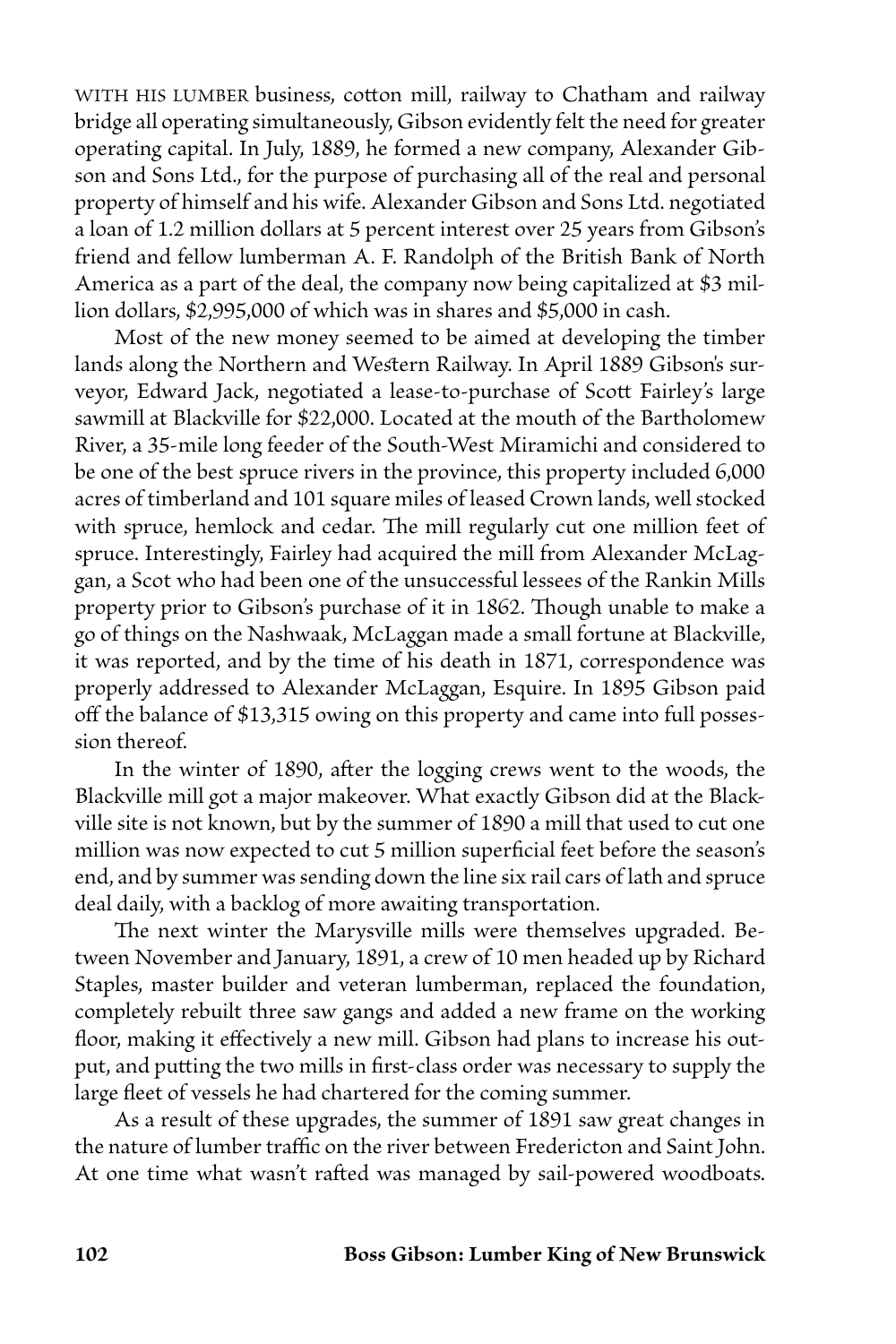## **In the Lumber Woods** *The Present Contrasted with the Past*

"Speaking of lumbering," said a prominent lumberman the other day, "there is no business in which the advance and improvements over the old plans and methods have been more rapid and complete than in the lumbering operations in the woods. Why," said he, "it is only a few years, since the man who went into the woods in the fall, saw no signs of comfort until he came out in the spring. The accommodations were all of the most rude and primitive character, the camps were generally built after the men went into the woods, and were mere protections against the weather. The men laid down at night on some boughs, with such covering as they might happen to bring into the woods with them; the fare was the most common kind, being chiefly pork and fish, none of the present comforts being heard of in those days."

"It was on the streams that the men suffered most. From long before daylight in the morning until after sundown at night the men drove the lumber down the swollen streams, and often drenched through at night by an accidental bath in the cold water, or by a beating rain, they laid down on the cold ground without covering of any kind and slept until morning. They always laid close together and built a huge fire, which two men of the party, in turns, kept blazing all night long, and by the time the men were ready to turn out they were pretty well dried, provided it did not rain during the night."

"Now these things are all changed and the old pain of getting along in the woods, has given way to the progressive spirit of the times, and the man who goes into the woods for the winter very often goes to a house far better than the one he left his family in at home, and almost always more conveniently appointed. The lumber camps of the present day are substantial and commodious, are fitted up with all the modern improvements."

"A good cooking range and a good cook are the first essentials. The sleeping accommodation around the sides of the camp are well supplied with straw beds, and plenty of woolen blankets. The 'grub' is of the best quality and the most nutritious that the country affords. Beans and pork and hot buns form the morning meal, a dinner of cold meat and bread is carried to the men in the woods, while a hot supper of fresh beef, potatoes, and some kind of a pudding or perhaps codfish or soup, awaits them on their return to the camp in the evening."

"The evening hours are spent in various ways, some of the men grinding axes, others mending socks, moccasins or snowshoes, others reading a book or a late paper sent them by their friends at home, while another plays a fiddle or entertains the company with a song. No card playing is ever seen in a well regulated lumber camp. A bundle of papers or books from the regions of civilization is looked upon as a great treat, and goes the rounds of all the men, who read everything, even to the advertisements. The old method of driving is improved on, the men being well fed and sleeping in tents each night. Taking everything into consideration, the life of the lumberman of the present day is a comfortable and healthy life."

*The Herald*, March 10, 1890